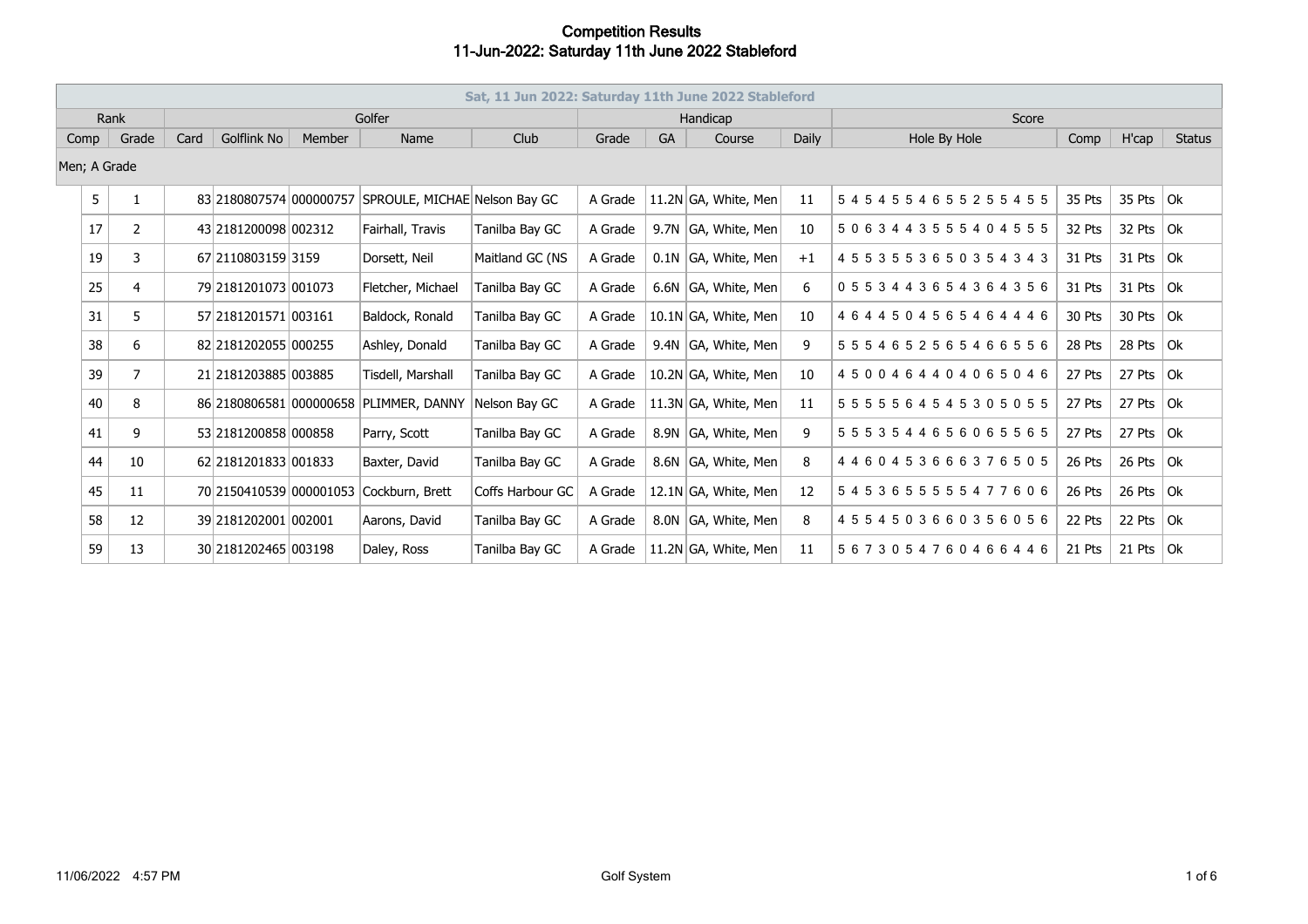| Rank           |                | Golfer |                                    |        |                                        |                 |                |    | Handicap             |       | Score            |        |               |               |
|----------------|----------------|--------|------------------------------------|--------|----------------------------------------|-----------------|----------------|----|----------------------|-------|------------------|--------|---------------|---------------|
| Comp           | Grade          | Card   | Golflink No                        | Member | Name                                   | Club            | Grade          | GA | Course               | Daily | Hole By Hole     | Comp   | H'cap         | <b>Status</b> |
| Men; B Grade   |                |        |                                    |        |                                        |                 |                |    |                      |       |                  |        |               |               |
| 3              | 1              |        | 61 218 120 18 12 00 18 12          |        | Bevz, Oscar                            | Tanilba Bay GC  | <b>B</b> Grade |    | 14.8N GA, White, Men | 15    | 0463553654344556 | 36 Pts | 36 Pts $ Ok $ |               |
| $\overline{7}$ | $\mathbf{2}$   |        | 8 2181201993 002408                |        | Hindman, Matthew Tanilba Bay GC        |                 | <b>B</b> Grade |    | 14.6N GA, White, Men | 15    | 4563644565375554 | 35 Pts | 35 Pts $ $ Ok |               |
| 15             | 3              |        | 78 2181202730 002730               |        | Pullin, Nigel                          | Tanilba Bay GC  | <b>B</b> Grade |    | 14.2N GA, White, Men | 14    | 4664054665265455 | 32 Pts | 32 Pts $ $ Ok |               |
| 20             | 4              |        | 40 2181201366 002786               |        | Broadfoot, Allan                       | Tanilba Bay GC  | <b>B</b> Grade |    | 16.2N GA, White, Men | 17    | 5654665754455656 | 31 Pts | 31 Pts $ 0k $ |               |
| 27             | 5              |        | 32 2181202596 002159               |        | Clayton, John                          | Tanilba Bay GC  | <b>B</b> Grade |    | 15.2N GA, White, Men | 16    | 5504654754366446 | 30 Pts | 30 Pts $ Ok $ |               |
| 30             | 6              |        | 37 218 120 2734 00 30 82           |        | Langdon, Ian                           | Tanilba Bay GC  | <b>B</b> Grade |    | 15.1N GA, White, Men | 15    | 0054544665355466 | 30 Pts | 30 Pts $ Ok $ |               |
| 33             | $\overline{7}$ |        | 28 2181200632 002753               |        | Moran, Les                             | Tanilba Bay GC  | <b>B</b> Grade |    | 16.6N GA, White, Men | 17    | 6554464505066056 | 29 Pts | 29 Pts $ Ok$  |               |
| 34             | 8              |        | 18 218 120 1474 000 274            |        | McKay, Ron                             | Tanilba Bay GC  | <b>B</b> Grade |    | 16.5N GA, White, Men | 17    | 6565565005445556 | 28 Pts | 28 Pts $ Ok$  |               |
| 42             | 9              |        | 20 2181200850 000850               |        | Coote, David                           | Tanilba Bay GC  | <b>B</b> Grade |    | 15.6N GA, White, Men | 16    | 5054055604376546 | 26 Pts | 26 Pts $ Ok $ |               |
| 43             | 10             |        | 46 2181205369 003669               |        | Pearson, Les                           | Tanilba Bay GC  | <b>B</b> Grade |    | 16.2N GA, White, Men | 17    | 6604653655465050 | 26 Pts | 26 Pts $ Ok $ |               |
| 46             | 11             |        | 44 2181200219 000087               |        | Buman, Heath                           | Tanilba Bay GC  | <b>B</b> Grade |    | 13.1N GA, White, Men | 13    | 0574564656466565 | 25 Pts | 25 Pts $ Ok $ |               |
| 54             | 12             |        | 52 2181203513 003513               |        | Williams, Michael                      | Tanilba Bay GC  | <b>B</b> Grade |    | 18.5N GA, White, Men | 19    | 0570663565550506 | 23 Pts | 23 Pts $ Ok $ |               |
| 57             | 13             |        | 66 2110800114 000000011            |        | Hure, Kevin                            | Maitland GC (NS | <b>B</b> Grade |    | 15.9N GA, White, Men | 16    | 0070604555470556 | 22 Pts | 22 Pts $ Ok $ |               |
| 62             | 14             |        |                                    |        | 64 2022600391 000000039 SOILAND, PETER | Warringah GC    | <b>B</b> Grade |    | 18.6N GA, White, Men | 19    | 5573764705560600 | 21 Pts | 21 Pts $ Ok$  |               |
| 63             | 15             |        | 2 2 2 18 1 2 0 3 4 5 5 0 0 3 4 5 5 |        | Roach, Ian                             | Tanilba Bay GC  | <b>B</b> Grade |    | 16.8N GA, White, Men | 17    | 6065060700474040 | 16 Pts | 16 Pts $ 0k $ |               |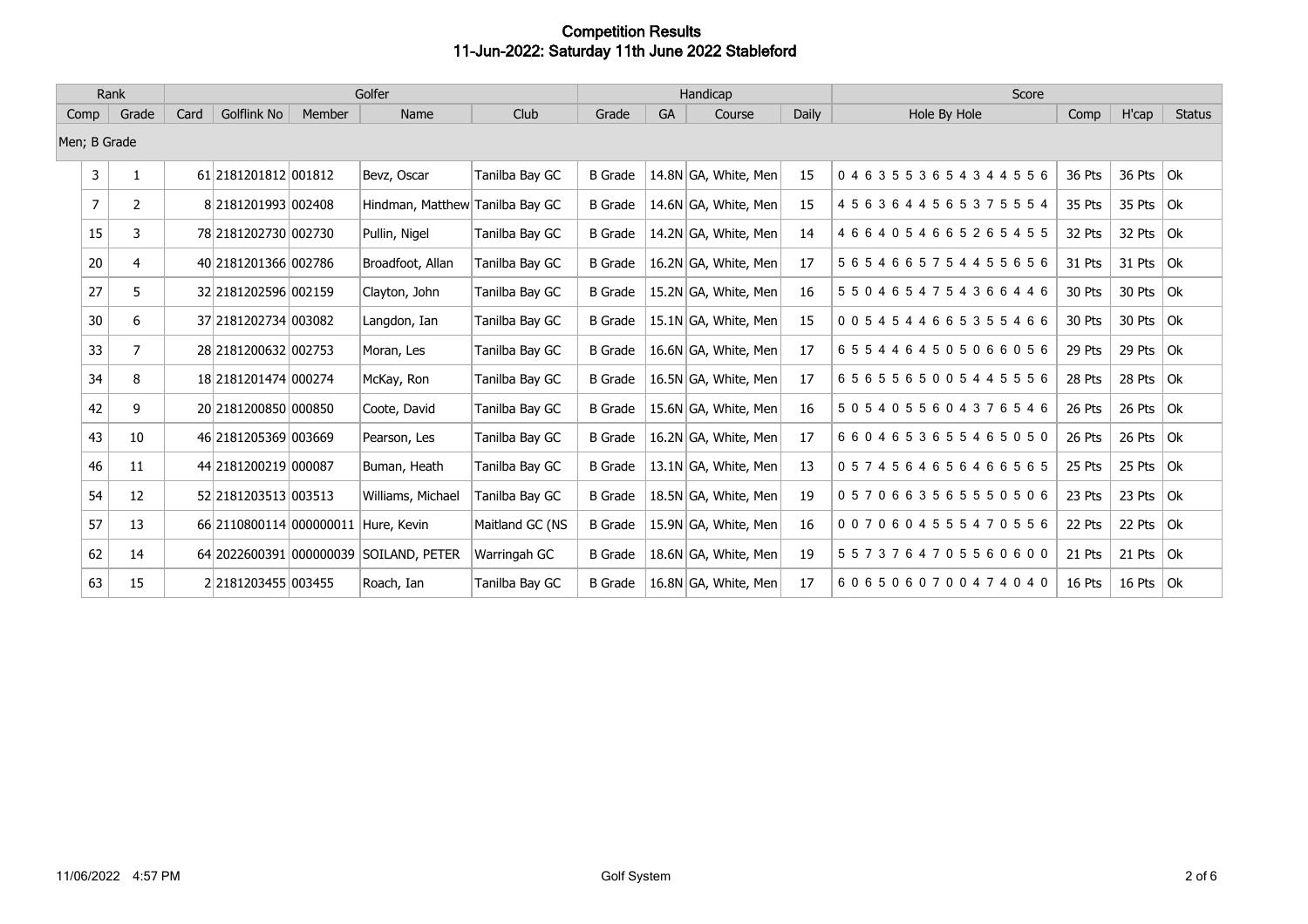|              | Rank           |      |                                     |        | Golfer                                  |                 |         |    | Handicap             |       | Score                           |        |               |               |
|--------------|----------------|------|-------------------------------------|--------|-----------------------------------------|-----------------|---------|----|----------------------|-------|---------------------------------|--------|---------------|---------------|
| Comp         | Grade          | Card | Golflink No                         | Member | Name                                    | Club            | Grade   | GA | Course               | Daily | Hole By Hole                    | Comp   | H'cap         | <b>Status</b> |
| Men; C Grade |                |      |                                     |        |                                         |                 |         |    |                      |       |                                 |        |               |               |
| $\mathbf{1}$ | $\mathbf{1}$   |      | 16 2181203355 003355                |        | Treharne, Larry                         | Tanilba Bay GC  | C Grade |    | 20.2N GA, White, Men | 21    | 5564564604464645                | 38 Pts | 38 Pts        | $ $ Ok        |
| 2            | $\overline{2}$ |      | 41 2181202103 001594                |        | Robards, Stephen                        | Tanilba Bay GC  | C Grade |    | 22.4N GA, White, Men | 23    | 6 6 7 5 5 4 3 0 5 3 4 5 6 4 6 5 | 37 Pts | 37 Pts $ Ok $ |               |
| 10           | 3              |      | 48 2181201984 001983                |        | Bennett, Stephen                        | Tanilba Bay GC  | C Grade |    | 23.2N GA, White, Men | 24    | 5464664504575576                | 34 Pts | 34 Pts $ $ Ok |               |
| $11\,$       | 4              |      | 47 2181201626 001626                |        | Hodges, Jake                            | Tanilba Bay GC  | C Grade |    | 22.6N GA, White, Men | 24    | 6564704050445455                | 33 Pts | 33 Pts $ Ok$  |               |
| 13           | 5              |      | 49 2181203398 003398                |        | Marshall, David                         | Tanilba Bay GC  | C Grade |    | 24.2N GA, White, Men | 25    | 6573565754305507                | 33 Pts | 33 Pts $ $ Ok |               |
| 14           | 6              |      | 56 2181200223 002422                |        | Burkett, Andrew                         | Tanilba Bay GC  | C Grade |    | 23.8N GA, White, Men | 25    | 5563665657405557                | 33 Pts | 33 Pts $ Ok $ |               |
| $16\,$       | $\overline{7}$ |      | 7 2181202163 002163                 |        | Herbert, Craig                          | Tanilba Bay GC  | C Grade |    | 19.8N GA, White, Men | 21    | 4573560700565455                | 32 Pts | 32 Pts $ Ok $ |               |
| 22           | 8              |      | 24 2181203101 003101                |        | McLeay, Scott                           | Tanilba Bay GC  | C Grade |    | 21.8N GA, White, Men | 23    | 6065764544475607                | 31 Pts | 31 Pts $ 0k $ |               |
| 22           | 8              |      |                                     |        | 85 2180810100 000001010 TWOMEY, MARK    | Nelson Bay GC   | C Grade |    | 20.0N GA, White, Men | 21    | 5 5 7 3 6 6 4 7 5 5 5 5 6 6 6 6 | 31 Pts | 31 Pts $ 0k $ |               |
| 23           | 9              |      | 38 2181202626 002626                |        | Bignell, Maxwell                        | Tanilba Bay GC  | C Grade |    | 20.9N GA, White, Men | 22    | 5474740505465050                | 31 Pts | 31 Pts $ 0k $ |               |
| 24           | 10             |      | 36 2181201134 000615                |        | Osborne, William                        | Tanilba Bay GC  | C Grade |    | 21.4N GA, White, Men | 22    | 5 6 6 4 6 7 3 6 5 5 4 9 5 5 6 5 | 31 Pts | 31 Pts        | Ok            |
| 26           | 11             |      |                                     |        | 89 2110803936 000000393 Davies, Gregory | Maitland GC (NS | C Grade |    | 20.8N GA, White, Men | 22    | 5573653665470456                | 31 Pts | 31 Pts $ 0k $ |               |
| 28           | 12             |      | 42 2181203213 003213                |        | Hartigan, Stephen                       | Tanilba Bay GC  | C Grade |    | 20.7N GA, White, Men | 22    | 5074554705305666                | 30 Pts | 30 Pts $ Ok $ |               |
| 29           | 13             |      | 1 2181200211 001458                 |        | Brown, Richard                          | Tanilba Bay GC  | C Grade |    | 20.5N GA, White, Men | 21    | 4 6 7 4 6 6 5 7 5 5 3 0 5 5 6 5 | 30 Pts | 30 Pts $ Ok $ |               |
| 32           | 14             |      | 11 2181200881 002917                |        | Weir, Tony                              | Tanilba Bay GC  | C Grade |    | 22.6N GA, White, Men | 24    | 6464564765406560                | 30 Pts | 30 Pts        | Ok            |
| 35           | 15             |      | 80 2181201101 001101                |        | Hughes, Dean                            | Tanilba Bay GC  | C Grade |    | 21.4N GA, White, Men | 22    | 4664055765076606                | 28 Pts | 28 Pts        | $ $ Ok        |
| 36           | 16             |      | 3 2181200475 001631                 |        | Irving, Geoffrey                        | Tanilba Bay GC  | C Grade |    | 19.8N GA, White, Men | 21    | 5 6 6 3 6 6 4 7 0 6 4 7 6 0 5 5 | 28 Pts | 28 Pts $ Ok$  |               |
| 37           | 17             |      | 63 2181203013 003013                |        | Cottrell, Brian                         | Tanilba Bay GC  | C Grade |    | 21.9N GA, White, Men | 23    | 6064460760270467                | 28 Pts | 28 Pts $ Ok $ |               |
| 47           | 18             |      | 29 2181200505 000980                |        | Kalie, Ross                             | Tanilba Bay GC  | C Grade |    | 21.7N GA, White, Men | 23    | 5 6 0 3 0 0 4 6 6 6 5 5 5 0 5 0 | 25 Pts | 25 Pts $ $ Ok |               |
| 51           | 19             |      |                                     |        | 76 2110803809 000000380 Horn, Darrell   | Maitland GC (NS | C Grade |    | 24.6N GA, White, Men | 26    | 6804760663407606                | 24 Pts | 24 Pts        | Ok            |
| 56           | 20             |      | 69 2181201398 001398                |        | Borgh, Adam                             | Tanilba Bay GC  | C Grade |    | 22.0N GA, White, Men | 23    | 7585698969367755                | 22 Pts | 22 Pts $ Ok $ |               |
| 60           | 21             |      | 81 2181203011 003011                |        | Neilson, Iain                           | Tanilba Bay GC  | C Grade |    | 24.8N GA, White, Men | 26    | 6775704064507650                | 21 Pts | 21 Pts        | Ok            |
| 64           | 22             |      | 14 2181200055 002386                |        | Gresham, John                           | Tanilba Bay GC  | C Grade |    | 21.0N GA, White, Men | 22    | 6674000705060660                | 16 Pts | 16 Pts $ $ Ok |               |
| 65           | 23             |      | 87 2110804566 000000456 Gale, Peter |        |                                         | Maitland GC (NS | C Grade |    | 21.4N GA, White, Men | 22    | 6064070000467607                | 15 Pts | 15 Pts $ 0k $ |               |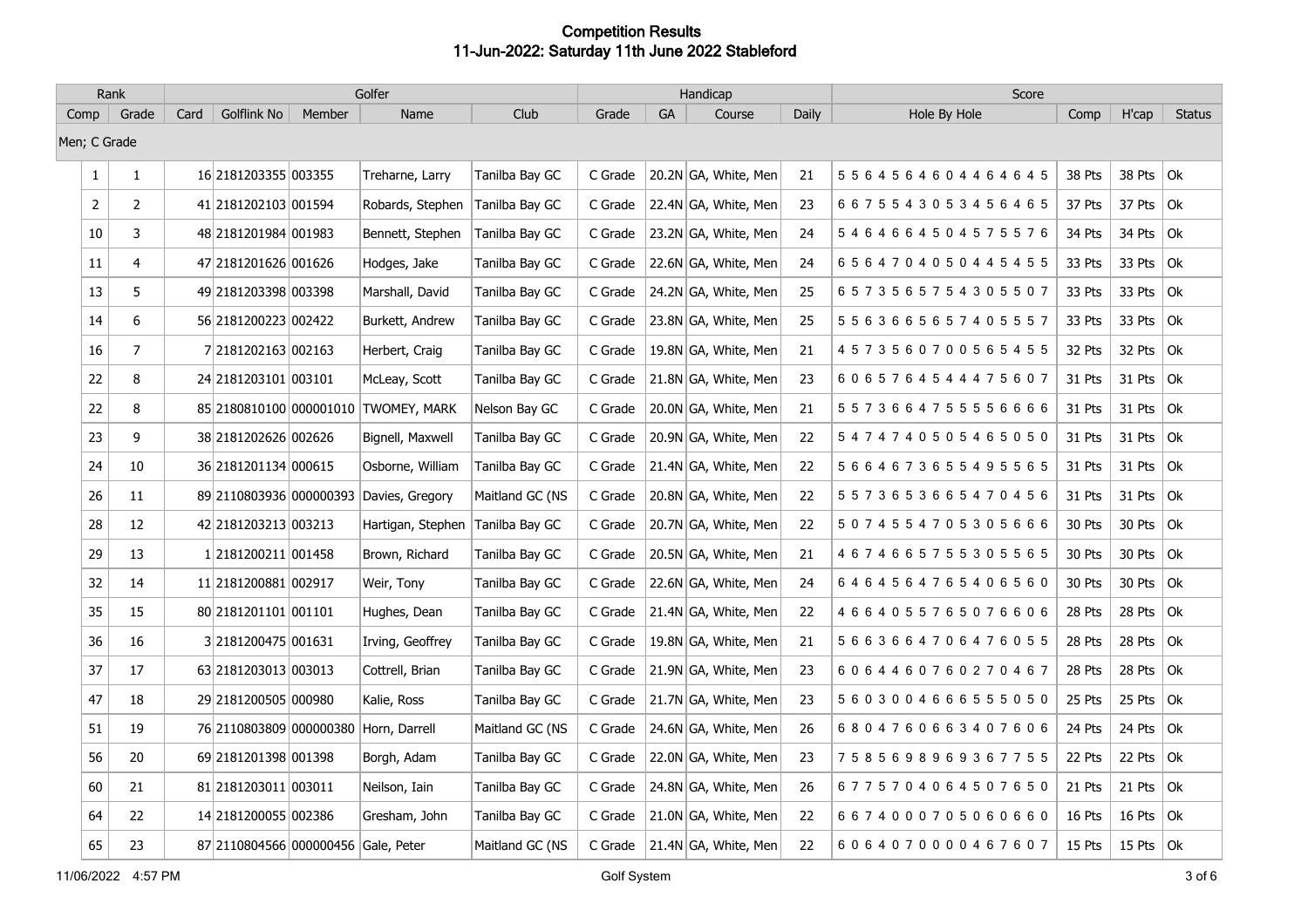| Rank |      | Golfer |      |                     |        |                                        |                  |       | Handicap |                                  | Score        |                    |        |               |               |
|------|------|--------|------|---------------------|--------|----------------------------------------|------------------|-------|----------|----------------------------------|--------------|--------------------|--------|---------------|---------------|
|      | Comp | Grade  | Card | <b>Golflink No</b>  | Member | Name                                   | Club             | Grade | GА       | <b>Course</b>                    | <b>Daily</b> | Hole By Hole       | Comp   | H'cap         | <b>Status</b> |
|      | 67   |        |      | 72 2011619526 19526 |        | Lobow, James                           | Brighton Lakes   |       |          | C Grade $ 23.6N GA$ , White, Men | 25           | 16664776886577768  | 15 Pts | 15 Pts $ 0k $ |               |
|      | 68   | つら     |      |                     |        | 65 2030301636 000000163 Cashman, David | Barnwell Park GC |       |          | C Grade $ 19.8N GA$ , White, Men | 21           | 150746768000005601 | 14 Pts | 14 Pts $ 0k $ |               |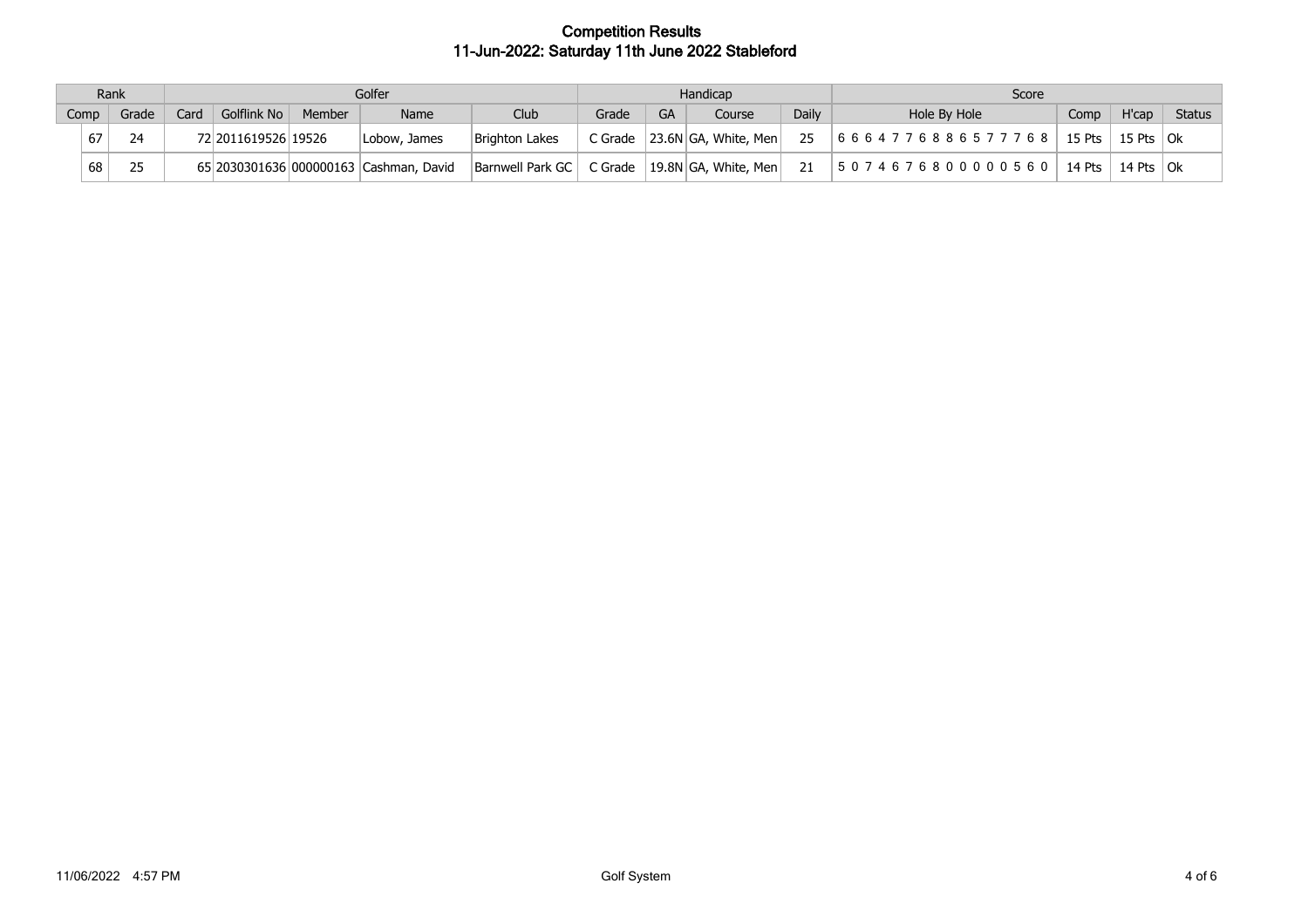| Rank         |       |      | Golfer                  |        |                                                          |                |         |           | Handicap             |       | Score            |        |               |               |
|--------------|-------|------|-------------------------|--------|----------------------------------------------------------|----------------|---------|-----------|----------------------|-------|------------------|--------|---------------|---------------|
| Comp         | Grade | Card | Golflink No             | Member | Name                                                     | Club           | Grade   | <b>GA</b> | Course               | Daily | Hole By Hole     | Comp   | H'cap         | <b>Status</b> |
| Men; D Grade |       |      |                         |        |                                                          |                |         |           |                      |       |                  |        |               |               |
| 8            |       |      | 5 2181200108 000108     |        | Sewell, Noel                                             | Tanilba Bay GC | D Grade |           | 28.0N GA, White, Men | 29    | 5653500755556675 | 35 Pts | 35 Pts $ $ Ok |               |
| 9            | 2     |      |                         |        | 88 2110803954 000000395 Gladman, Warwick Maitland GC (NS |                | D Grade |           | 27.7N GA, White, Men | 29    | 6470645775407745 | 34 Pts | 34 Pts $ $ Ok |               |
| 18           | 3     |      | 58 2181200276 003226    |        | Collins, Rod                                             | Tanilba Bay GC | D Grade |           | 26.3N GA, White, Men | 28    | 6663060646406547 | 32 Pts | 32 Pts $ $ Ok |               |
| 21           | 4     |      | 13 218 120 1205 00 3444 |        | Chisholm, Stephen Tanilba Bay GC                         |                | D Grade |           | 27.5N GA, White, Men | 29    | 6664500756066656 | 31 Pts | 31 Pts $ 0k $ |               |
| 48           | 5.    |      | 77 2111600130 000000013 |        | Hawes, Stephen                                           | Paterson GC    | D Grade |           | 32.6N GA, White, Men | 34    | 6584064770306570 | 25 Pts | 25 Pts $ $ Ok |               |
| 49           | 6     |      | 73 2022142027 42027     |        | Christopher, Brent   Penrith GC                          |                | D Grade |           | 29.3N GA, White, Men | 31    | 7673665678468878 | 25 Pts | 25 Pts $ $ Ok |               |
| 50           |       |      | 26 2181200370 003158    |        | Guy, Robert                                              | Tanilba Bay GC | D Grade |           | 29.8N GA, White, Men | 31    | 6670604800557550 | 24 Pts | 24 Pts $ Ok $ |               |
| 52           | 8     |      | 74 2011619527 19527     |        | Roberts, Aurobind                                        | Brighton Lakes | D Grade |           | 30.0N GA, White, Men | 32    | 6694576677677677 | 24 Pts | 24 Pts $ Ok$  |               |
| 53           | 9     |      | 31 2181200875 002799    |        | Parkinson, Barry                                         | Tanilba Bay GC | D Grade |           | 29.3N GA, White, Men | 31    | 6684005000376766 | 23 Pts | 23 Pts $ $ Ok |               |
| 55           | 10    |      | 75 20116 19503 19503    |        | Haslam, Richard                                          | Brighton Lakes | D Grade |           | 31.0N GA, White, Men | 33    | 6664776886577768 | 23 Pts | 23 Pts $ $ Ok |               |
| 61           | 11    |      | 22 2181201839 000501    |        | Martin, Edwin                                            | Tanilba Bay GC | D Grade |           | 26.0N GA, White, Men | 27    | 5784050066300567 | 21 Pts | 21 Pts $ 0k $ |               |
| 66           | 12    |      | 59 2181203237 003237    |        | Letheby, Stephen                                         | Tanilba Bay GC | D Grade |           | 38.9N GA, White, Men | 36    | 0780065860087006 | 15 Pts | 15 Pts $ 0k $ |               |